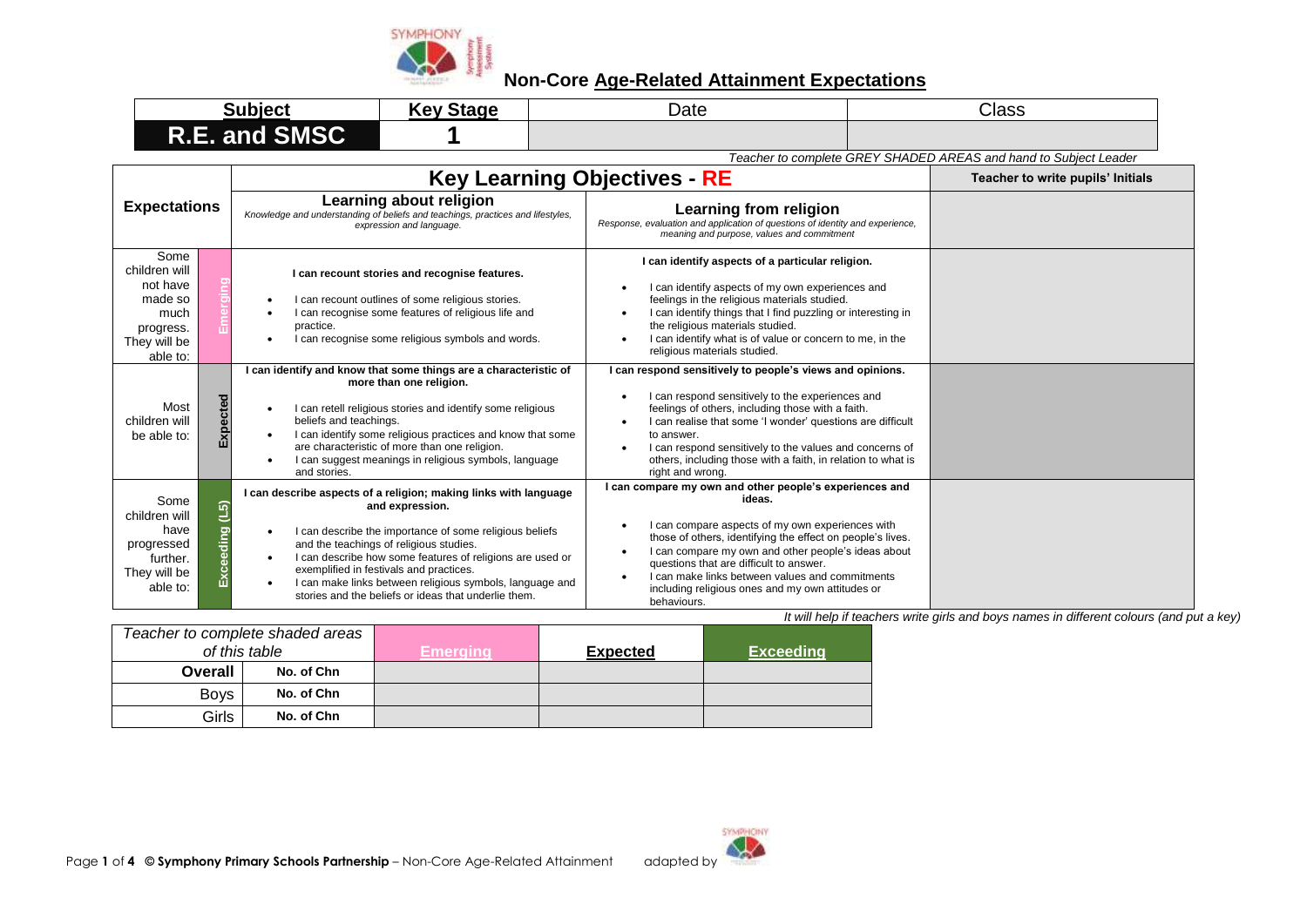

| Subject       | . .<br><b>Stage</b><br>Key | Date | Class |
|---------------|----------------------------|------|-------|
| R.E. and SMSC |                            |      |       |

*Teacher to complete GREY SHADED AREAS and hand to Subject Leader*

| Spiritual, moral, social and cultural development<br>Some<br>children will<br>not have<br>made so<br>I can respond to the natural and man- made world with awe and wonder.<br>much<br>I can look at the examples set by characters in religious stories.<br>progress.<br>They will be<br>able to:<br>I can consider my own beliefs and values.<br>cted<br>I can represent my work in suggested artistic forms.<br>Most<br>I can explore moral codes and key themes in religious stories e.g. good and bad.<br>children will<br>I can learn from religious communities.<br>be able to:<br>I can explore different events, ceremonies and festivals.<br>ШÌ<br>I can recognise Britain as a multi-cultural society.<br>Some<br>رى<br>children will<br>have<br>I can respond to religious stories which show a variety of relationships.<br>들<br>progressed<br>I can recognise how people's beliefs and cultural traditions affect the way they live their lives.<br>further.<br>They will be | <b>Expectations</b> | <b>Key Learning Objectives - SMSC</b> | i eacher to complete GNL r Si iADLD ANLAS and hand to Subject Leager<br>Teacher to write pupils' Initials |
|-------------------------------------------------------------------------------------------------------------------------------------------------------------------------------------------------------------------------------------------------------------------------------------------------------------------------------------------------------------------------------------------------------------------------------------------------------------------------------------------------------------------------------------------------------------------------------------------------------------------------------------------------------------------------------------------------------------------------------------------------------------------------------------------------------------------------------------------------------------------------------------------------------------------------------------------------------------------------------------------|---------------------|---------------------------------------|-----------------------------------------------------------------------------------------------------------|
|                                                                                                                                                                                                                                                                                                                                                                                                                                                                                                                                                                                                                                                                                                                                                                                                                                                                                                                                                                                           |                     |                                       |                                                                                                           |
|                                                                                                                                                                                                                                                                                                                                                                                                                                                                                                                                                                                                                                                                                                                                                                                                                                                                                                                                                                                           |                     |                                       |                                                                                                           |
|                                                                                                                                                                                                                                                                                                                                                                                                                                                                                                                                                                                                                                                                                                                                                                                                                                                                                                                                                                                           |                     |                                       |                                                                                                           |
|                                                                                                                                                                                                                                                                                                                                                                                                                                                                                                                                                                                                                                                                                                                                                                                                                                                                                                                                                                                           | able to:            |                                       |                                                                                                           |

|             | Teacher to complete shaded areas<br>of this table | Emerging, | <b>Expected</b> | <b>Exceeding</b> |
|-------------|---------------------------------------------------|-----------|-----------------|------------------|
| Overall     | No. of Chn                                        |           |                 |                  |
| <b>Boys</b> | No. of Chn                                        |           |                 |                  |
| Girls       | No. of Chn                                        |           |                 |                  |

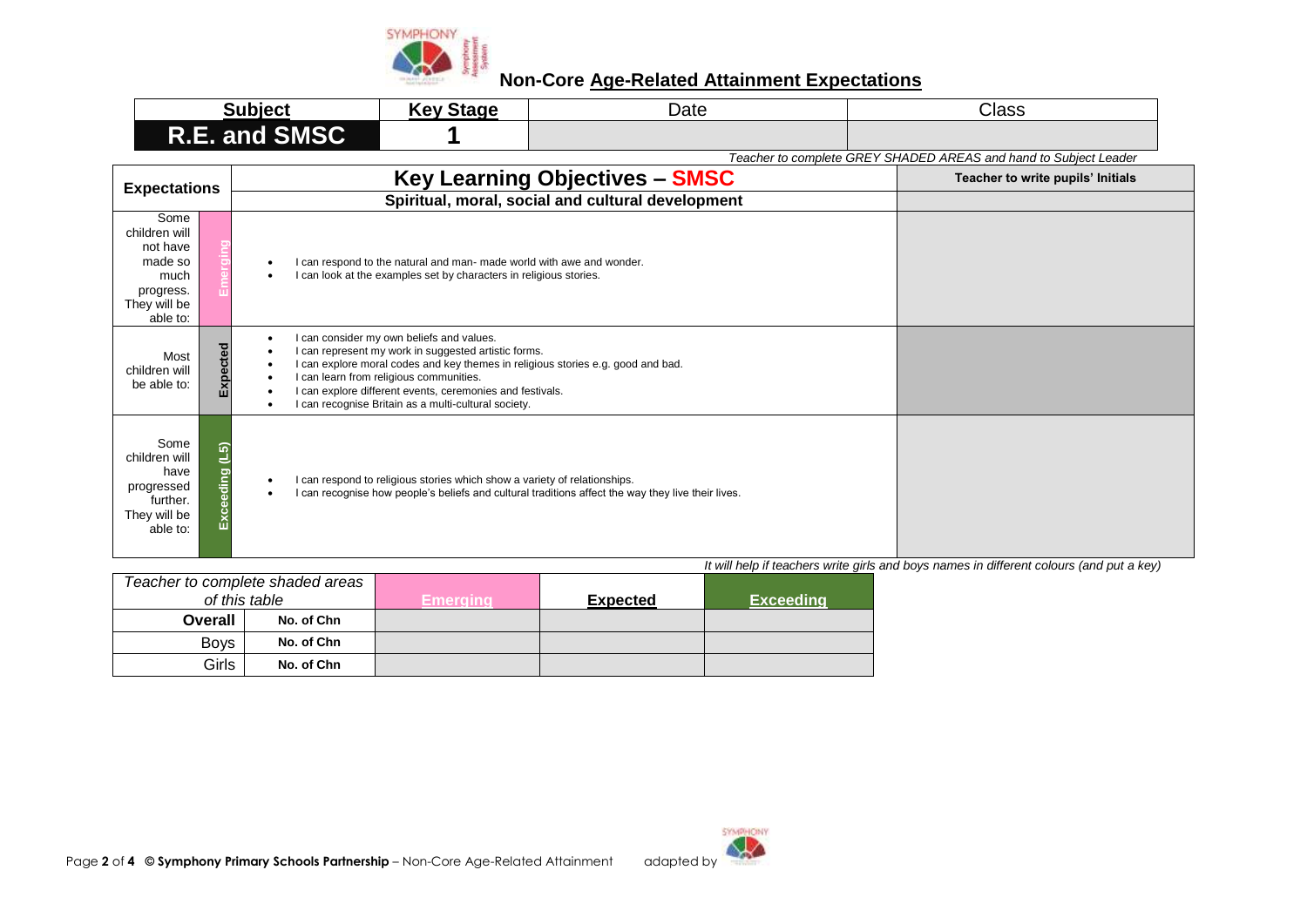

| Subject                        | . .<br>' Stage<br>Kev | Date | Class |
|--------------------------------|-----------------------|------|-------|
| <b>J SMSC</b><br>─<br>R.E. and |                       |      |       |

*Teacher to complete GREY SHADED AREAS and hand to Subject Leader* **Key Learning Objectives - RE Initials Expectations Learning about religion Learning from religion** *Knowledge and understanding of beliefs and teachings, practices and lifestyles, expression and Response, evaluation and application of questions of identity and experience, meaning and purpose, values and commitment language.* **I can identify/ know some things are characteristic of more than one religion; I can respond sensitively to people's views and opinions. suggesting meaning.** • I can respond sensitively to the experiences and feelings of others, including • I can retell religious stories and identify some religious beliefs and teachings. those with a faith. Some I can identify some religious practices, and know that some are characteristic of more • I realise that some questions that cause people to wonder are difficult to children will than one religion. answer. not have **Emerging** • I can suggest meanings in religious symbols, language and stories. • I respond sensitively to the values and concerns of others, including those made so **I can describe aspects of a particular religion; making links with language and**  with a faith, in relation to matters of right and wrong. **expression. I can compare my own and other people's experiences and ideas.** much • I can describe some religious beliefs and teachings of specific religions. • I can compare my own experiences and those of others, identifying what progress. • I can describe the importance of beliefs to the followers of a specific religion. influences people's lives. They will be I can describe how some features of religions studied are used or exemplified in I can compare my own and other people's ideas about questions that are able to: festivals and practices. difficult to answer. • I can make links between values and commitments, including religious ones I can make links between religious symbols, language and stories and the beliefs or and my own attitudes or behaviour. ideas that underlie them. **I can describe and compare key aspects of stories and give meanings in different I can ask questions and suggest answers in light of the teachings of forms. different religions.** I can describe the key beliefs and teachings of the religions studied, connecting them I can ask questions about the significant experiences of key figures from **Expected** Most accurately with other features of the religions. religions studied and suggest answers from my own and others' children will • I can make some comparisons between religions. experiences. I understand the concept of belonging to religions and what that involves. • I can ask questions about puzzling aspects of life and experiences and be able to: I show, using technical terminology, how religious beliefs, ideas and feelings can be suggest answers, making reference to the teaching of religions studied. expressed in a variety of forms. • I can ask questions about matters of right and wrong and suggest answers that show understanding of moral and religious issues. • I can explain the meanings of some symbols, stories and language. **Explaining the difference that beliefs, teachings and features make to individuals. I can make an informed response to important questions in light of the**  Some **Exceeding (L5)** • I can explain how some beliefs and teachings are shared by different religions. **learning undertaken.** children will I can explain how the belief system of a religion makes a difference to the lives of I can make informed responses to questions of identity and experience in have eding light of what I have learned. individuals and communities. progressed . I can explain how selected features of religious life and practice make a difference to • I can make informed responses to questions of meaning and purpose in light further. They of what I have learned. the lives of individuals and communities. will be able • I can explain how some forms of religious expression are used differently by individuals • I can make informed responses to people's values and commitments to: and communities. (including religious ones) in light of what I have learned.

*It will help if teachers write girls and boys names in different colours (and put a key)*

|             | Teacher to complete shaded areas<br>of this table | Emeraina | <b>Expected</b> | <b>Exceeding</b> |
|-------------|---------------------------------------------------|----------|-----------------|------------------|
| Overall     | No. of Chn                                        |          |                 |                  |
| <b>Boys</b> | No. of Chn                                        |          |                 |                  |
| Girls       | No. of Chn                                        |          |                 |                  |